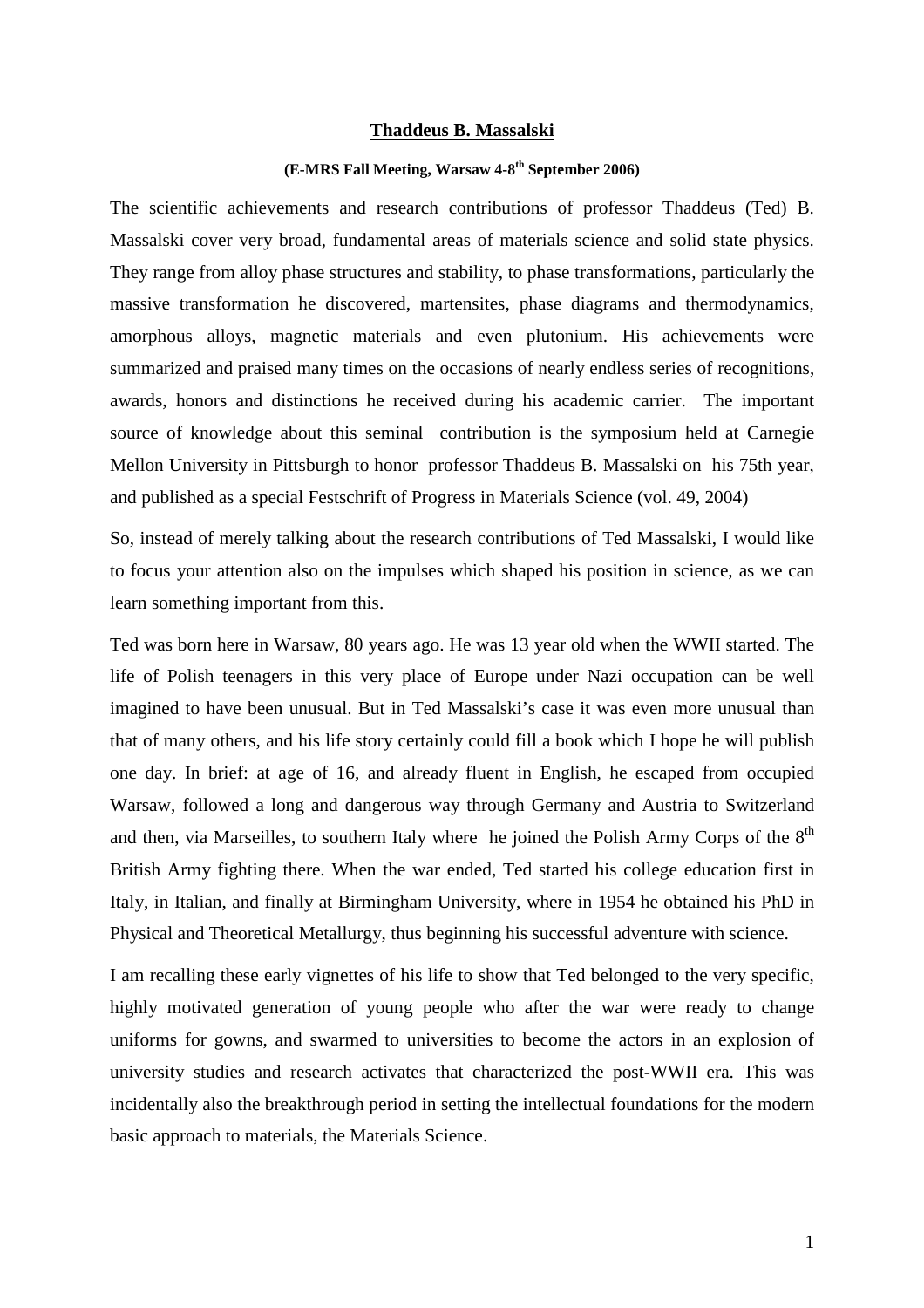The process of transformation of metallurgy from an art to a science was turbulent and took quite a long time. Such transformations usually need the engagement of three succeeding generations. We can name them "prophets", "founders" and "followers". The first involved an era of "prophets", who sensed the need for a change and postulated new ideas. Among them we can count for example Walther Rosenhain in UK, who at the end of WWI predicted the emergence of "Physical Metallurgy" and, what is much less known, also Jan Czochralski, who at the same time was advocating the "Metallkunde" as an independent scientific discipline.

Next came an era of "founders", who laid the foundations for what we now label Materials Science. They came from different fields: metallurgy, physics, physical chemistry, crystallography and mechanics. Many of them during the WWII period were working in governmental or industrial research establishments. This appeared to be an important experience which helped them to identify the problems in the understanding and applications of materials and to join efforts in setting the intellectual bases and rules of the new discipline, and in creating educational and research platforms for the first followers. The group of "founders" was relatively small, numbering perhaps one or two dozen people at just a few universities mainly in the USA and UK - as the continental Europe was then still healing the wounds of war. In UK the most important and influential places in the early fifties were Birmingham University with professor Alan Cottrell (born 1919), Bristol University with professor Nevill Mott (b. 1905) and also Oxford University with professor William Hume-Rothery (born 1899 ).

So, when Ted Massalski came to Birmingham he found himself right in the centre of this turbulent pioneering activity. The supervisor of his thesis on the stability of alloy phases was Professor Geoffrey Raynor, a student and co-worker of Hume – Rothery, who in turn was one of the most important figures among the "founders", pioneering the electronic theory of metallic alloys, authoring the very influential and famous textbooks.

It was a stroke of incredible luck that Ted found himself at the right place at the right time, surrounded by the most challenging and creative people, tackling the most challenging topics. From the very beginning this placed him at the forefront among the first generation of "followers", destined to define the scope and explore the limits of the Materials Science field, and finally to make it come into its own as a coherent academic discipline. However, it was not purely luck, but the personal driving force and curiosity which allowed Ted to face this challenge and fully take advantage of the opening opportunities.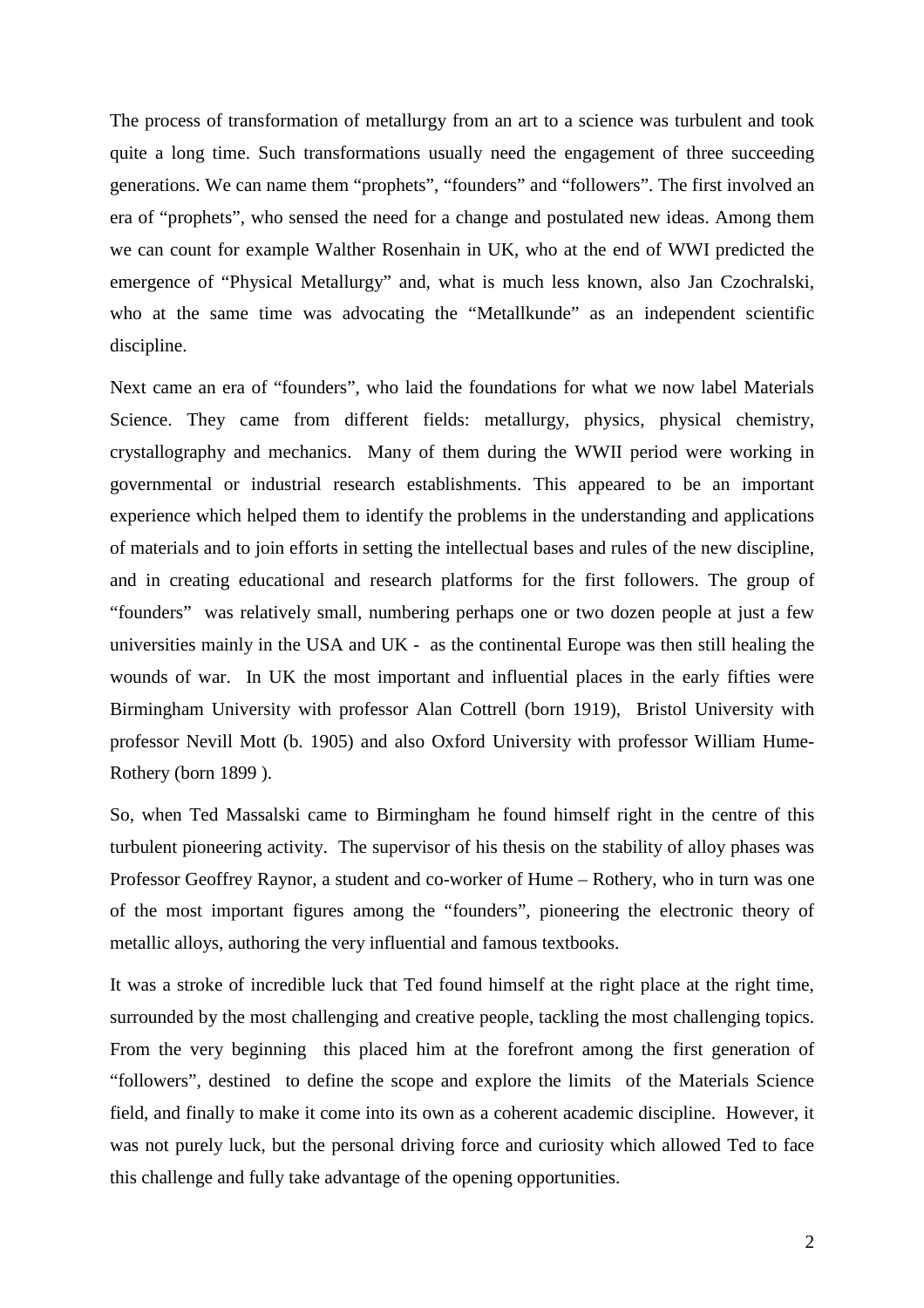In 1954, Massalski was invited by another big personality among founders, professor Cyril Stanley Smith (b. 1903), for the postdoctoral fellowship in the newly created Institute for the Study of Metals, University of Chicago, where he worked with another founder, professor Charles Barrett, on the phase transformations of alloys. This resulted additionally in coauthoring with Barrett of the new, completely rewritten and updated, third edition of already famous Barrett's book "Structure of Metals" (1966), which since then became a classical textbook, translated into many languages and is still one of the most quoted textbooks in the field.

In 1959 Massalski settled for good in Pittsburgh with institutions which in 1965 become the Carnegie-Mellon University where he eventually became a Professor in three disciplines of Materials Science, Engineering and Physics. But, his active approach to these fields didn't allow him to stay put. The spirit of pioneers inherited during the early days was moving him all over the globe as a visiting professor, invited lecturer, or visiting scientist, playing everywhere the role of *spiritus movens.* He lectured on numerous topics all rapidly growing in new directions and involving alloys, thermodynamics, crystal structures, solid state transformations and physics of metals.

Ted Massalski spend the winter of 1968/69 as a visiting professor at Harvard with professor Bruce Chalmers (b 1907), who played the central role in preparing the ground for developing the Materials Science and was one of the most influential "founders". Chalmers studied the structure of grain boundaries and crystallization processes, and in 1949, founded a series of review monographs entitled "Progress in Metal Physics," which in 1961 was renamed as: "Progress in Materials Science". This series, shaped and edited by Chalmers attracted a very distinguished group of contributors mainly from emerging younger generation and was, and still is, one of the most important and influential tools in defining the crucial topics of materials science particularly at the level of graduate education. Massalski joined Chalmers in this editorial task in 1969, filling the gap emptied by Hume-Rothery who for some time was the co-editor. Ted continued this responsibility for decades, joining later with Jack Christian and Peter Haasen, becoming the longest serving co-editor of the series. He is also closely tied with *Acta Metallurgica* (now *Acta Materialia*), which together with the Progress volumes set the standard for research in the field. The *Metallurgical Transactions A* was another trend-setting journal for which Ted is acting as a co-editor. This editorial activity of Ted must be highly praised also for its effect in promotion of the next generation of researchers.